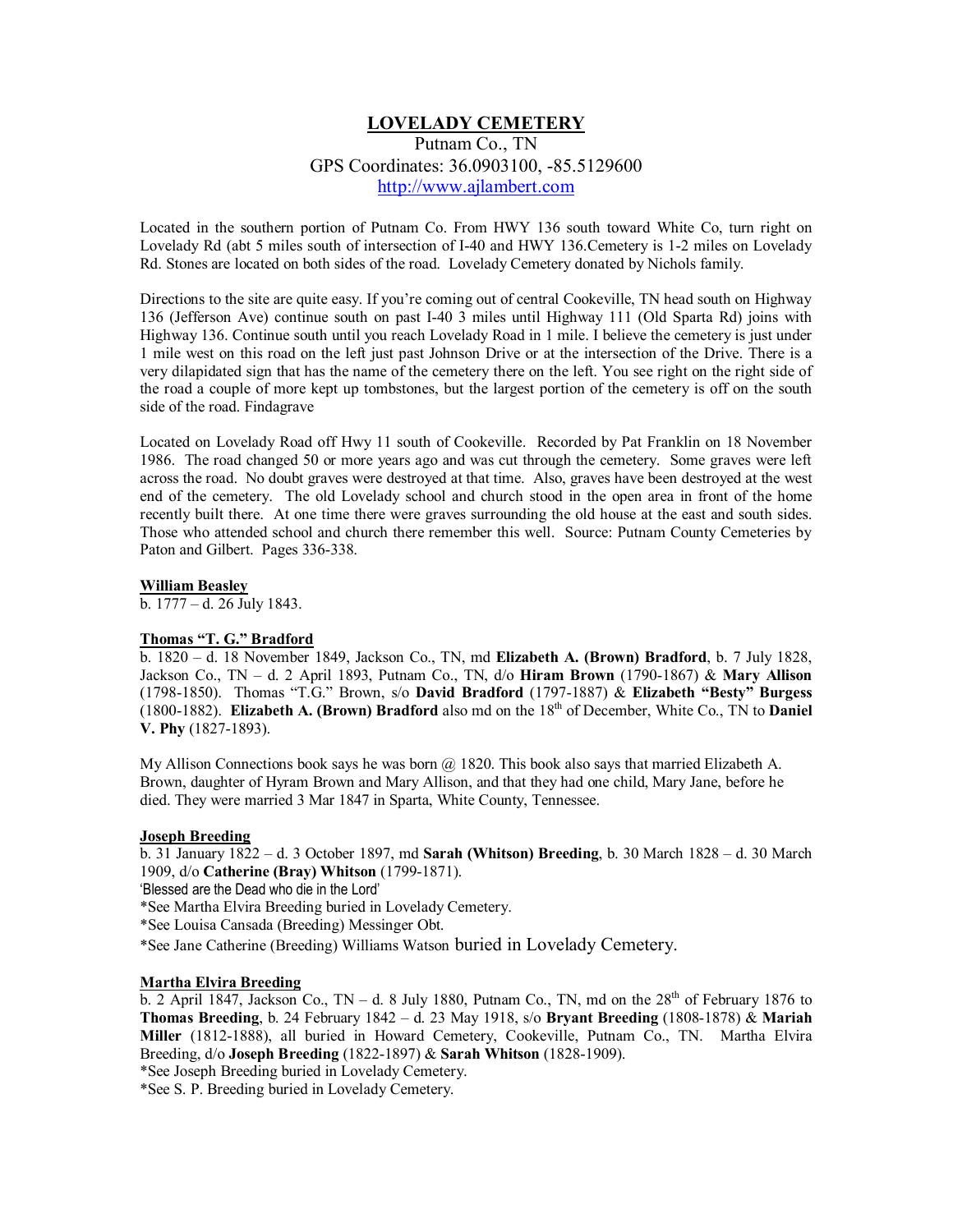#### **S. P. Breeding**

b. 21 June 1880 – d. 28 January 1881, s/o **Thomas Breeding** (1842-1918) & **Martha Elvira Breeding** (1847-1880).

\*See Martha Elvira Breeding buried in Lovelady Cemetery.

#### **Dedrick Blain "Dan" Burgess Obt.**

b. 25 December 1880, TN – d. 6 December 1931, Cookeville, Putnam Co., TN, md **Etta (unknown) Burgess**, b. 24 October 1888, TN – d. 7 October 1941. Dedrick Blain "Dan" Burgess, s/o **Thomas Jackson Burgess** (1855-1931) & **Mary Elizabeth Currier** (1854-1908), both buried in Beaver Ridge Cemetery,

Funeral services for D. B. "Dank" Burgess, 52, were conducted at his home on Route 2 Monday afternoon by the Rev. Hugh C. Goodpasture, pastor of the Cookeville Cumberland Presbyterian Church; burial was in Lovelady cemetery.

**For many years Mr. Burgess operated a grocery store on the north-east corner of the square here, and was well known in Cookeville**. He died at his home Sunday afternoon after a long illness.

Besides his widow, he is survived by a daughter, Inez; a brother, Sam; and a sister, Mrs. Ida McClure of Harriman; and 2 brothers, Ed of Knoxville and P A of BonAir.

Cookeville Herald, TN: 10 December 1931

US WWI Draft Registration Cards (1917-1918)

**Name:** Dedrick Blain Burgess

**Race:** White

**Birth Date:** 25 Dec 1879

**Residence Date:** 1917-1918

**Residence Place:** Putnam County, Tennessee, USA

**Physical Build:** Slender **Height:** Tall

**Relative:** Etta Burgess

#### **Jefferson Beauregard Burgess**

b. 11 August 1861, White Co., TN – d. 30 January 1862, White Co., TN, s/o **James Crawford Burgess** (1832-1877) & **Nancy Caroline (Barnes) Burgess**, b. 1830-1893), both buried in Upper Cherry Creek Cemetery, Sparta, White Co., TN.

#### **Joel Peyton Burgess**

b. 22 January 1838, White Co., TN – d. December 1838, s/o **Charles Hunter Burgess** (1806-1886) & **Margaret McBride** (1808-1891), both buried in Howard Cemetery, Cookeville, Putnam Co., TN.

### **John B. Burgess**

b. 15 April 1829 – d. November 1842, s/o **Charles Hunter Burgess** (1806-1886) & **Margaret McBride** (1808-1891), both buried in Howard Cemetery, Cookeville, Putnam Co., TN.

### **Lettia M. "Lettie" Burgess**

b. 25 November 1856 – d. 16 February 1862, d/o **James Crawford Burgess** (1832-1877) & **Nancy Caroline (Barnes) Burgess**, b. 1830-1893), both buried in Upper Cherry Creek Cemetery, Sparta, White Co., TN.

### **Letty F. Burgess**

b. 12 August 1838 – d. 15 March 1864.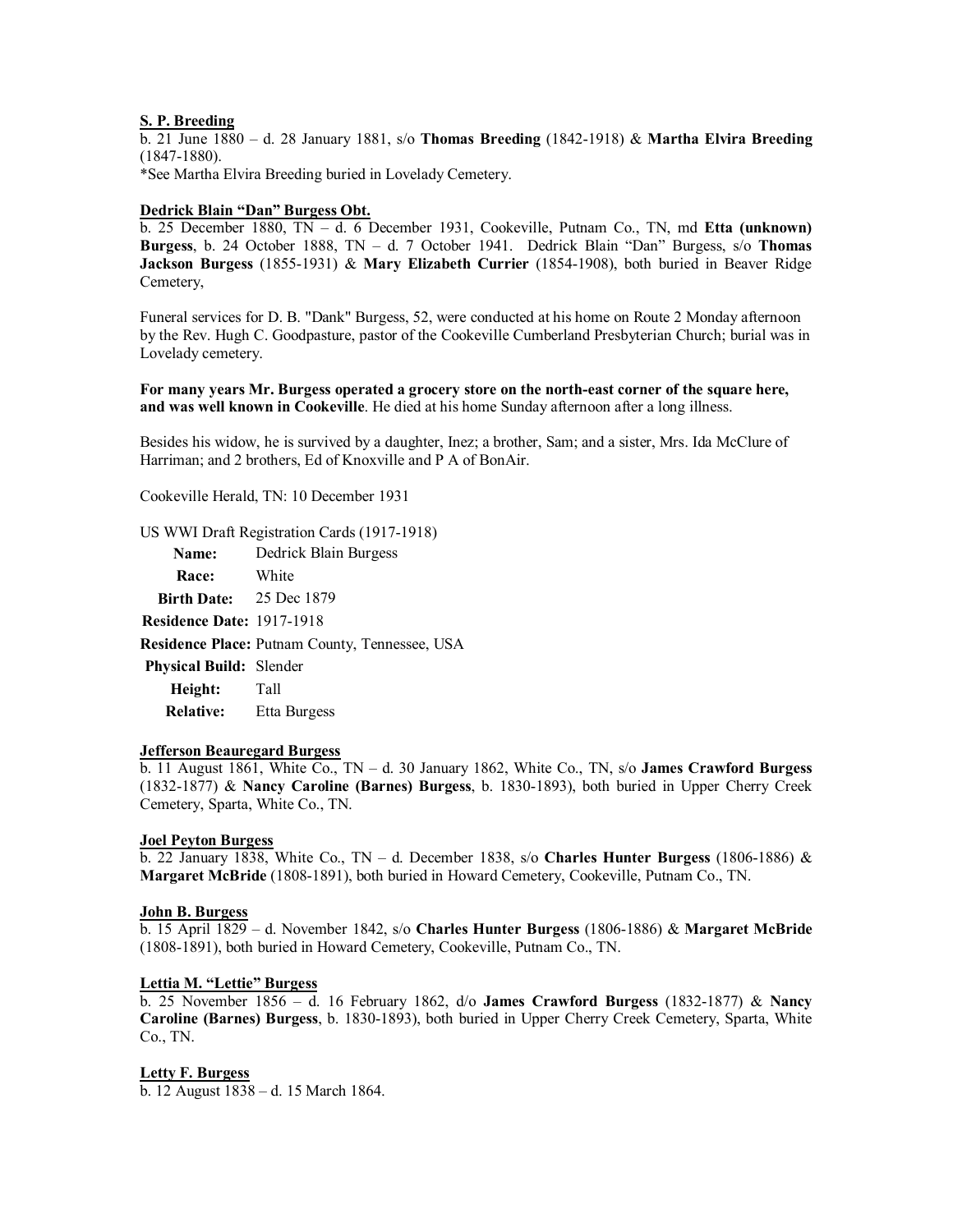#### **Thomas N. Burgess**

b. 13 February 1836 – d. 1838, s/o **Charles Hunter Burgess** (1806-1886) & **Margaret McBride** (1808- 1891), both buried in Howard Cemetery, Cookeville, Putnam Co., TN.

#### **William Hopkins Burgess**

b. 13 May 1859, White Co., TN – d. 8 January 1862, White Co., TN, **James Crawford Burgess** (1832- 1877) & **Nancy Caroline (Barnes) Burgess**, b. 1830-1893), both buried in Upper Cherry Creek Cemetery, Sparta, White Co., TN.

## **Nancy M. Crawley**

b. ca. 1860: age 20 – d. 19 April 1887 'This lovely bud so young and fair call hence by early doom'

#### **Mary Crook**

b. 1750 – d. 1816, md **John Crook Sr.** \*See Elizabeth (Crook) Yount buried in Lovelady Cemetery.

#### **Lucetta "Lucy" (Biggs) Dalton**

b. 8 September 1842, Meigs Co., OH – d. 9 November 1869, Putnam Co., TN, md on the  $14<sup>th</sup>$  of March 1861, Meigs Co., OH to **Phillip Henry Dalton**, b. 25 December 1833, NJ – d. 10 January 1901, Arcott, Clay Co., TN, (Registered for War Between the States draft in Meigs County, Ohio), s/o **William Dalton** (1801-1851). **Phillip Henry Dalton** is buried in Dalton Cemetery, Arcott, Clay Co., TN. Phillip Henry Dalton also md 1870 **Purlina (Wiggins) Dalton** (1850-1883) & md on the 25th of August 1887, Clay Co., TN to **Sarah "Sallie" Clara (Buford) Dalton** (1835-1887). Lucetta "Lucy" (Biggs) Dalton, d/o **Benjamin Biggs** (1792/3-1872) & **Hannah Frost** (1806-1881). Benjamin Biggs is buried in Barton Cemetery, Meigs Co., OH.

(**Source**: Ohio County State Marriages (1774-1993), pg. 396, #161 – Phillip H. Dalton married 14 March 1861, Meigs Co., OH to Lucetta Biggs).

(**Source**: Tennessee State Marriage record, Putnam Co., TN, pg. 170 – P. H. Dalton married 25 August 1887, Clay Co., TN to Sallie Terry).

#### **Elizabeth Dearing**

 $\overline{b}$ . unknown – d. 3 December 1833.

#### **Tennessee Dearing**

b. 25 December 1880 – d. 6 December 1931.

#### **Infant Son Farris**

b. & d. 14 October 1903, s/o **Daniel Boone Farris** (1871-1938) & **Helen Belle Dyer** (1870-1934), both buried in West Graveyard, Putnam Co., TN. 'Infant son of D. B. and H. B. Farris'

#### **John Farris/Pharris Obt.**

b. 20 February 1828 – d. 14 April 1914, Cookeville, Putnam Co., TN, md **Mary Jane (Whitson) Farris**, b. 27 May 1830 – d. 22 September 1915, Cookeville, Putnam Co., TN, d/o **Joseph Breeding** (1822-1897) & **Sarah Whitson** (1828-1909).

\*See Mary Jane (Whitson) Farris Obt.

\*See Thomas Presley "T. P." Nickles buried in Lovelady Cemetery.

Pharris, John: John Pharris died at his home a few miles south of this city Tuesday, April 14, 1914, aged about 85 years. He had been in usual health up to a few days ago. He was buried yesterday at the Lovelady cemetery. Mr. Pharris is survived by his wife and several children. He was one of the oldest and best known men in Putnam County. [Date: 4/16/1914, Vol. 12, No. 15, Page 5] The Putnam County Herald.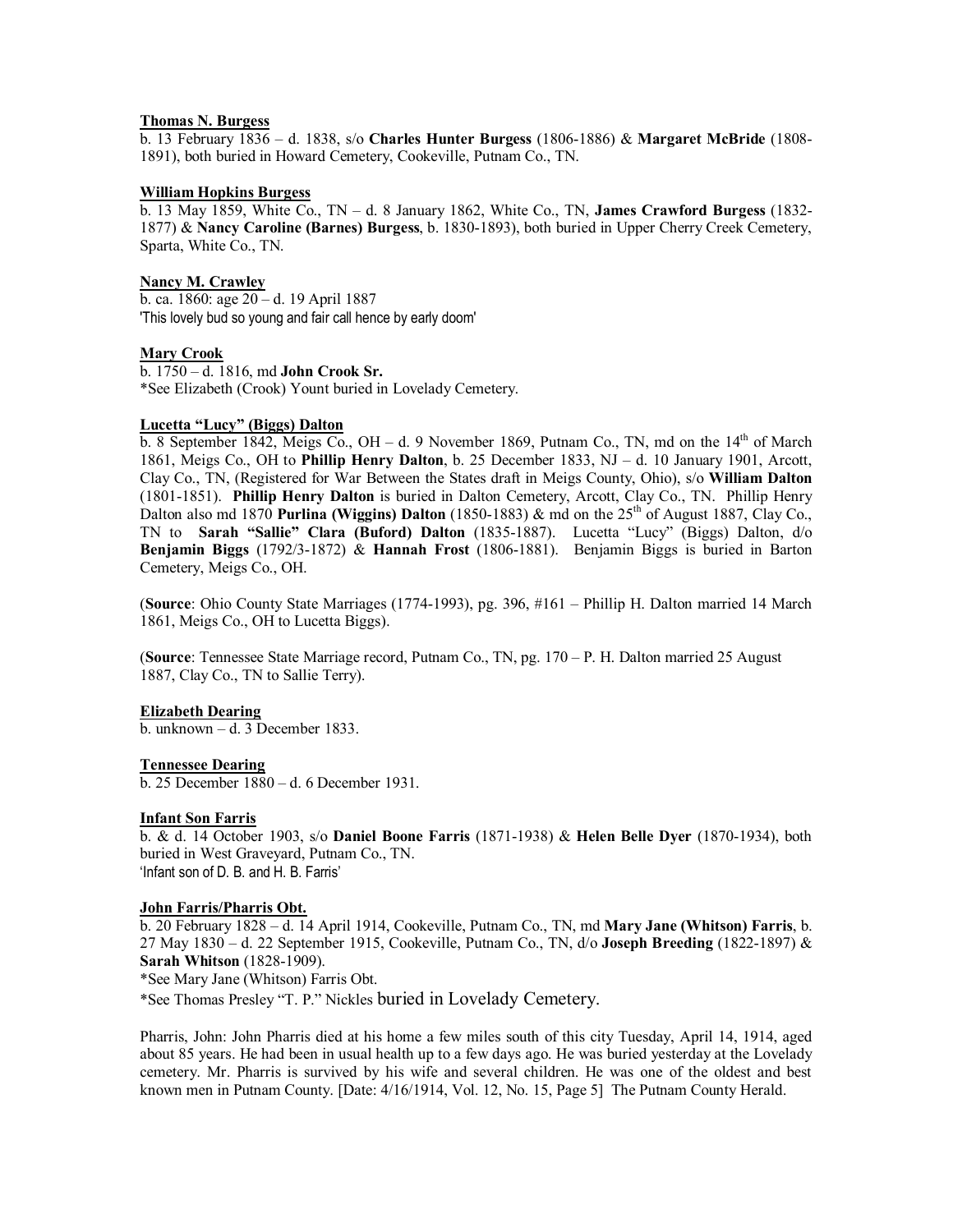#### **Mary Jane (Whitson) Farris/Pharris**

b. 27 May 1830 – d. 22 September 1915, Cookeville, Putnam Co., TN, md **John Farris**, b. 20 February 1828 – d. 14 April 1914, Cookeville, Putnam Co., TN. Mary Jane (Whitson) Farris, d/o **Joseph Breeding** (1822-1897) & **Sarah Whitson** (1828-1909).

\*See Joseph Breeding buried in Lovelady Cemetery.

\*See John Farris Obt.

Pharris, Mary Jane: Mrs. Mary Jane Pharris died at the home of her daughter, Mrs. Thos. Nicholas, one mile east of Cookeville last Sunday, Sept. 26, 1915, aged 85 years. She was the widow of the late John Pharris, and for many years a member of the Methodist church. Four grown children survive Mrs. Pharris. She was buried at Lovelady graveyard. [Date: 9/30/1915, Vol. XIII, No. 39, Page 5] The Putnam County Herald

#### **Frances C. Graham**

b. 2 April 1842 – d. 30 August 1850.

#### **Frankey Graham**

b. 9 March 1806, TN – d. 24 September 1878, Putnam Co., TN, md **John T. Graham**, b. ca. 1804,White Co., TN.

Dist. #2, US Census, PO Falling Water, Putnam Co., Tenn., June 15, 1860- 195/ 195

Dwl: 195 **John T. Graham** 56 M W Farmer TN **Frances Graham** 55 F W TN Isaac C. Graham 31 M W TN William Graham 25 M W Farmer TN Tempe Graham 19 F W TN John Graham 10 M W TN Henry Graham 8 M W TN

#### **Henry C. Graham**

b. 13 April 1851, TN – d. 3 September 1867, s/o **John T. & Frankey Graham.**

#### **Isaac C. Graham**

b. 14 May 1830, TN – d. 29 February 1885, s/o **John T. & Frankey Graham.**

#### **Joseph M. Graham**

b. 1 August 1832, TN – d. 11 March 1858, **John T. & Frankey Graham.**

#### **Jessy Graham**

b. 11 November 1837 – d. 10 September 1838

# **Francies C. Graham**

b. 2 April 1842 – d. 10 September 1838, **John T. & Frankey Graham.**

# **Anna Mary Hoffman**

b. 2 July 1868 – d. 2 March 1870. aged 20 mo- stone now gone

# **C. M. Huddleston**

unknown dates.

# **I. S. Huddleston**

b. unknown – d. 20 November 1843.

#### **John C. Huddleston**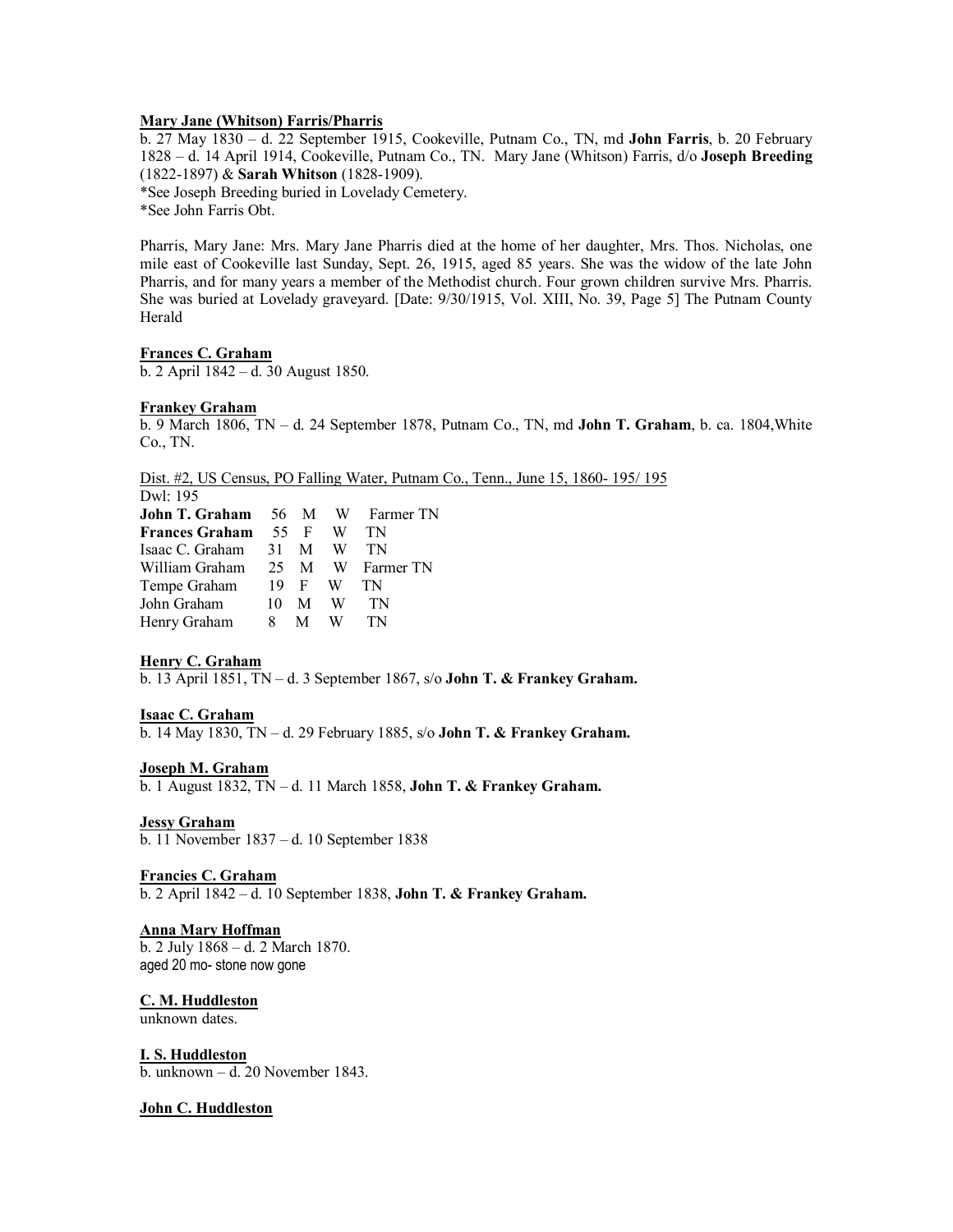b. 179, Rutherford co., NC – d. 2 January 1842, Cumberland Co., TN, md **Elizabeth (Barnes) Huddleston**, b. 8 July 1798, Knox Co., TN – unknown, d/o Thomas Barnes (1777-1851) 7 alice Bohannon (1779-1819), both buried in Bohannon Cemetery, Algood, Putnam Co., TN.

John C. Huddleston born 1796-1798 Rutherford Co., NC and died Jan. 2, 1842 in White Co., TN. This information was provided by Bob Horn and Neil Huddleston.

ELIZABETH3 BARNES (ALICE2 BOHANNON, WILLIAM1) was born July 8, 1798 in Knox Co., Tennessee, and died in Cumberland Co., Tennessee. She married JOHN C. HUDDLESTON, son of JOHN HUDDLESTON and SARAH ?. He was born 1796 in Rutherford, North Carolina, and died in Cumberland Co., Tennessee.

Notes for ELIZABETH BARNES: Per Wendell Lamar Cossey: died Putnam Co., Tennessee & buried Lovelady Cemetery

Notes for JOHN C. HUDDLESTON: died Putnam Co., Tennessee & buried Lovelady Cemetery

Children of ELIZABETH BARNES and JOHN HUDDLESTON are: i. ELIZABETH4 HUDDLESTON, b. September 3, 1824, White Co., Tennessee; d. August 27, 1924, Putnam Co., Tennessee.

ii. LUCINDA J. HUDDLESTON, b. February 28, 1827, White Co., Tennessee; d. March 4, 1899, Cumberland Co., Tennessee; m. JESSE WELCH. Burial: March 1899, Welch Cemetery, Cumberland Co., Tennessee

#### **T. H. Hunter**

b. unknown – d. 19 November 1814.

#### **John L. Long**

b. 1856, TN – d. 1939, TN, md **Frankie (Maxwell) Long**, b. 1854 – d. 1903, d/o **David Mock Maxwell** & **Nancy Matila Graham**. John L. Long, s/o **William Harrison Long** (1841-1883) & **Almira Geer** (1833- 1876), both buried in Robinson Cemetery, Putnam Co., TN.

#### **A.P. Mackie**

b. 8 December 1818 – d. 29 April 1896.

#### **S. M. Mackie**

Unknown (CO K Tenn Mtd Inf).

# **Timothy "Tem" Mackie**

b. June 1861, TN – d. 4 December 1937, Sparta, White Co., TN, md  $1<sup>st</sup>$  on the  $5<sup>th</sup>$  of January 1882, Putnam Co., TN to **Catherine "Catie" (Lamb) Mackie**. He md 2<sup>nd</sup> on the 27<sup>th</sup> of February 1898, White Co., TN to **Dicey (Shirley) Mackie**, b. 18 October 1877, TN – d. 28 May 1934, d/o **William Shirley** (1842-1919) & **Mary Ann Jackson** (1848-1927), all buried in Clouse Cemetery, Putnam Co., TN. Timothy Mackie, s/o **William Mackie** (1821-1881) & **Pheobe Ayers**.

(**Source**: Tennessee State Marriage record, Putnam Co., TN, pg. 406 – Tim Mackey married 5 January 1882, Putnam Co., TN to Kate Lamb).

(**Source**: Tennessee State Marriage record, White Co., TN, pg. 92 – T. M. Mackie married 27 February 1898, White Co., TN to Dicey Shirley).

They had the following children: Andy Mackie 1883–1959 Henry Mackie 1884–1960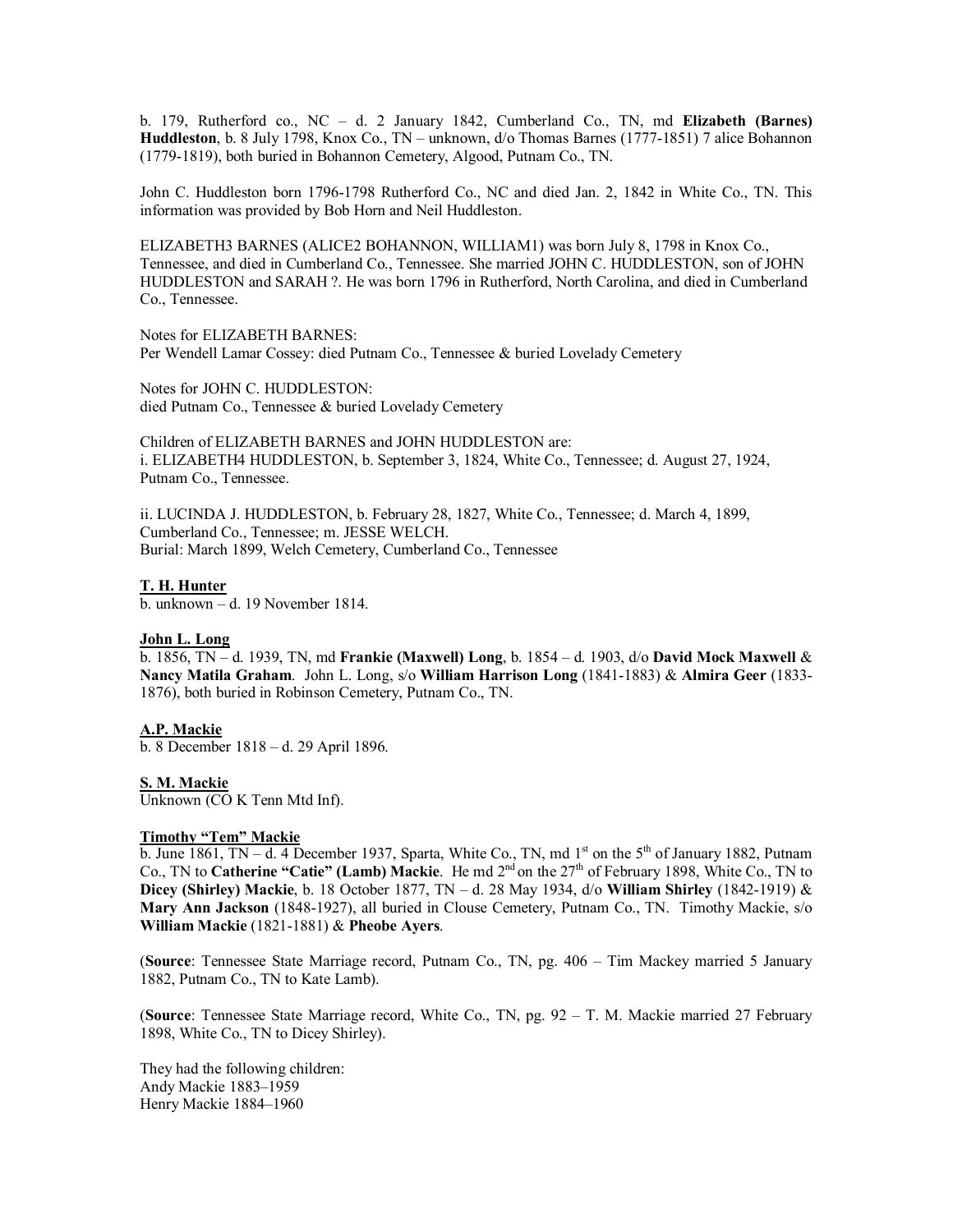Dillard Mackie 1885–1957 Benjamin Harrison Mackie 1887–1969 Callie Mackie 1891– Annie Mackie 1892– William Dock Mackie 1897–1955

After she died,,, He married Dicey Shirley Name: T M Mackie Gender: Male Marriage Date: 27 Feb 1898 Marriage Place: White, Tennessee, USA Spouse: Dicey Shirley

**A. J. Maden**

b. unknown – d. 8 august 1837.

**Avo Polston** b. 31 March 1894 – d. 12 May 1895.

**Henry Polston** b.  $1835 - d. 1905$ .

# **Catherine (Henry) Bohannon Mansell**

b. 26 December 1819, White Co.,  $TN - d$ . 28 March 1879, Putnam Co., TN, md on the  $6<sup>th</sup>$  of March 1851, White Co., TN to **Lewis Bohannon Sr.**, b. 1783, Franklin Parish, Henry Co., VA – d. 24 April 1853, Putnam Co., TN, s/o **William Bohannon** (1730-1816) & **Judith Legge** (1734-1816). Catherine (Henry) Bohannon Mansell also md on the 2<sup>nd</sup> of August 1857, Putnam Co., TN to **David Mansell**, b. 2 March 1808, Jackson Co., TN – d. 14 January 1861, TN s/o **Richard Rice Mansell** (1765-1827) & **Elizabeth Mobley** (1767-1840). Catherine Henry (Bohannon) Henry, d/o **Vinet Henry** & **Rosanna Lower**. \*See William Bohannon buried in Bohannon Cemetery, Putnam Co., TN. \*See David Mansell buried in Lovelady Cemetery.

(**Source**: Tennessee US Marriage record, White Co., TN, pg. 37 – Louis Bohannon married 6 March 1851, White Co., TN to Catherine Henry).

Catherine (Henry) Bohannon Mansell was the **2nd wife of David Mansell**, and her daughter, Rosa, was his stepdaughter, whom he brought up as his own. Rosa was born 25 December 1851, and she married John W. Sliger 10 Dec 1868. Their son, Lewis A. Sliger, was born 26 Sept 1869, and Rosa died the same day. She was affectionally known as Rozy and that is the name on her headstone. Catherine buried two husbands and two of her three children in the 60 years of her life. She brought up her baby grandson, Lewis Sliger. Catherine and Rosy are buried beside each other at Lovelady Cemetery. Findagrave.

#### **David Mansell**

b. 2 March 1808, Jackson Co., TN – d. 14 January 1861, TN, md 1834, TN to **Mary (Carr) Mansell**, b. 1816 – d.1856. David Mansell also md on the 2nd of August 1857, Putnam Co., TN to **Catherine (Henry) Bohannon Mansell**, b. 26 December 1819, White Co., TN – d. 28 March 1879, Putnam Co., TN, d/o **Vinet Henry** & **Rosanna Lower**. David Mansell, s/o **Richard Rice Mansell** (1765-1827) & **Elizabeth Mobley** (1767-1840).

\*See Catherine (Henry) Bohannon Mansell buried in Lovelady Cemetery.

# **R. M. Mansell**

b. 2 November 1859 – d. 5 October 1861.

**Infant Maxwell** Dates unknown.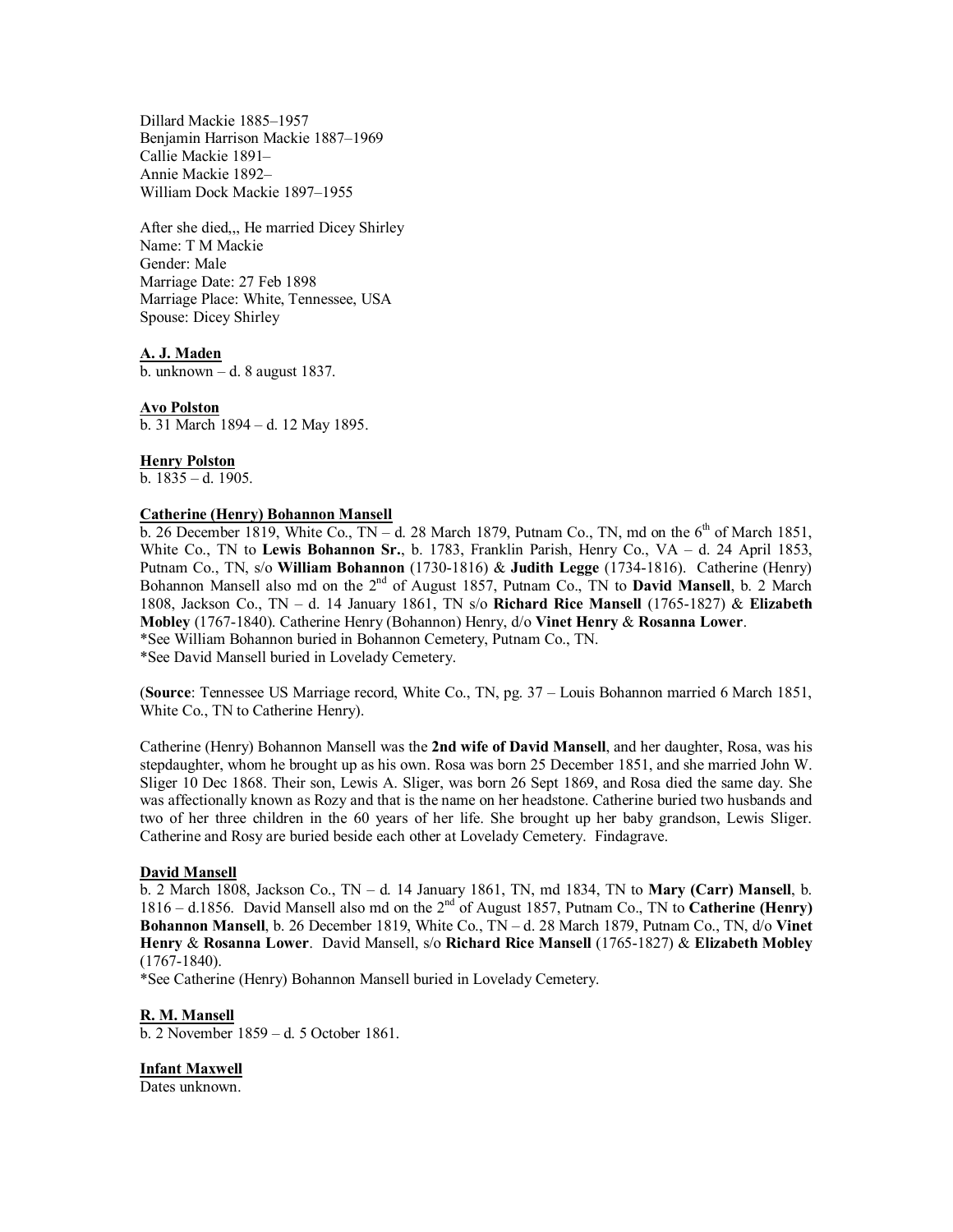**Martha E. Maxwell**

b. ca. 1860: age 28 – d. 20 September 1888.

**Mary H. Maxwell** b. unknown – d. 15 January 1886.

#### **Nancy M. (Graham) Maxwell**

b. 29 March 1828 – d. 10 April 1909, md **Davis Mock Maxwell**.

Maxwell, Nancy: The death angel visited our community and claimed for its victim Mrs. Nancy Maxfield. She leaves one daughter and a number of friends to morn (sic) her loss. [Date: 4/15/1909, Vol. VII, No. 15, Page 7] Putnam County Herald, Putnam Co., TN

Nancy Matilda Graham Maxwell Spouse: Davis Mock Maxwell (1826 - 1885) Parents: John T Graham & Frances (Frankey) Clark Children: John Maxwell (1849 - 1851) Frances Permelia Maxwell (1850 - 1886) Louisa Tempy Maxwell (1851 - 1892) Frankie Maxwell (1854 - 1903) Susan M Maxwell (1887 - 1900) Rutha (Ruth) Ann Maxwell (1859 - 1943) Martha Maxwell (1860 - 1888) Nancy M Maxwell (1864 - 1887) Mary H Maxwell b 1865

Submitted by Neil Huddleston gg grandson, Findagrave

#### **Permelia J. Maxwell**

b. ca. 1851– d. 21 February 1886 'We loved her, yes we loved her, but angels loved her more'

#### **J. C. Messinger**

b. 1853 – d. 1935. No legible stone.

#### **Louisa Cansada (Breeding) Messinger Obt.**

b. 3 June 1853, TN – d. 14 April 1933, Putnam Co., TN, md **Pvt. Samuel Messinger**, b. 25 March 1831, Patrick Co., VA – d. 4 November 1904, Putnam Co., TN, he is buried in Messenger Cemetery, Putnam Co. TN. Louisa Cansada (Breeding) Messinger also md on the 9<sup>th</sup> of November 1923, Putnam Co., TN to Sam **Wilhite**. Louisa Cansada (Breeding) Messinger, d/o **Joseph Breeding** (1822-1897) & **Sarah Whitson** (1828-1909). Children: Daisy (Messenger) Cumby (1885-1969); Solomon M. Messinger (1888-1952); Mindwell (Messenger) Phy (1889-1952) & Ova Edna (Messenger) Phy (1894-1984). \*See Joseph Breeding buried in Lovelady Cemetery.

(**Source**: Tennessee State Marriage record, Putnam Co., TN, pg. 198, #2052– Sam Wilhite married 9 November 1923, Putnam Co., TN to Mrs. Canzadie Messenger).

(1930 census Dist. 2, Putnam Co., TN: Dwl: 60 – Sam Wilhite is head of household, 80 yrs. old, TN, (age at 1st marriage 28), md to Kenzadie, 76 yrs. old, TN,  $(31 \text{ yrs. old } 1^{\text{st}} \text{ marriage})$ .

The death angel visited this community Friday, April 14 and claimed Mrs Canzady Wilhite. Funeral services were conducted at the home by Rev Dow A Ensor with burial in the Lovelady cemetery. Putnam Herald, TN 20 April 1933.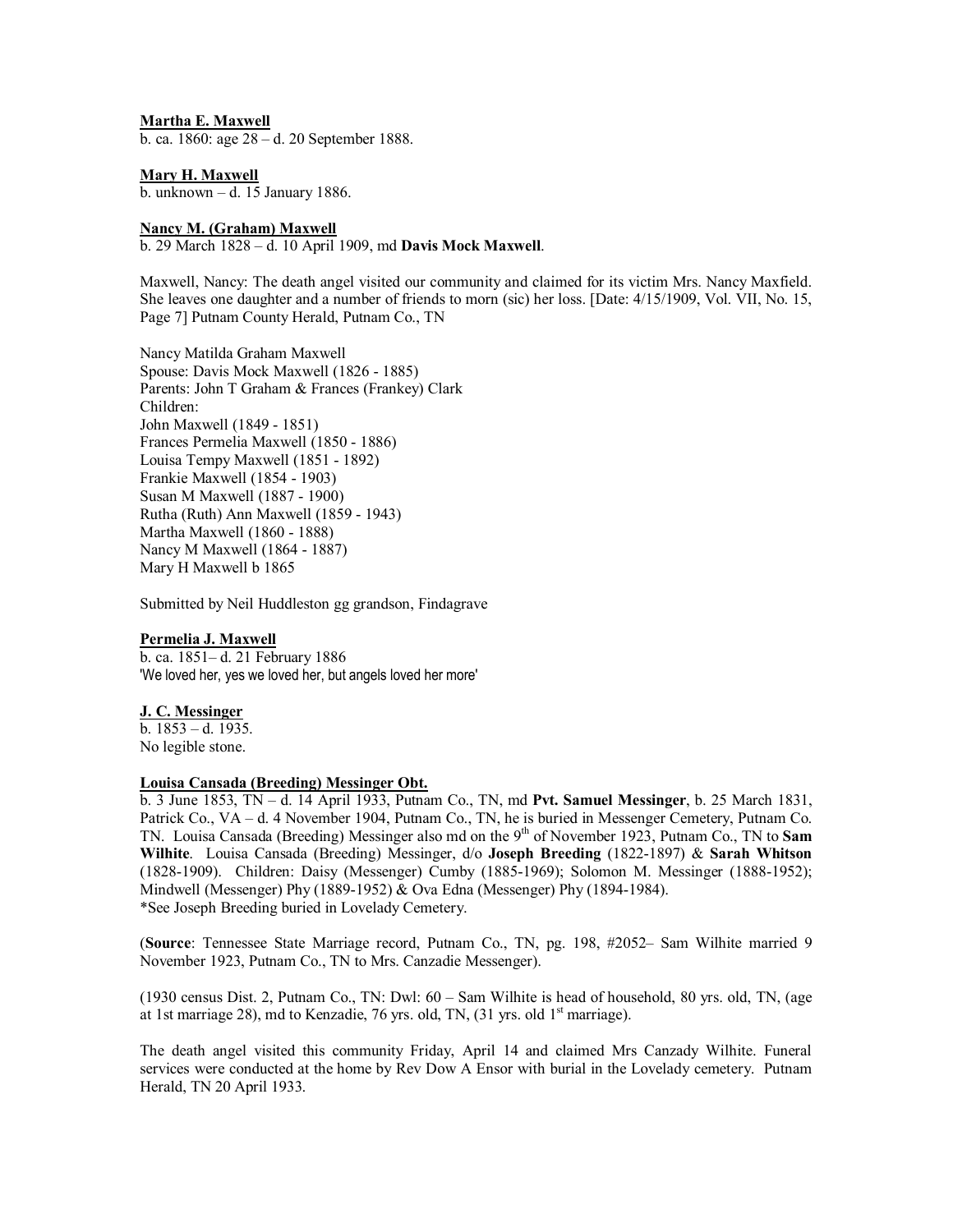#### **William Jefferson Mills Sr.**

b. 1787, NC – d. 8 December 1864, Putnam Co., TN, md to **Mary (Campbell) Mills**, b. January 1785, NC – d. 26 September 1866, Putnam Co., TN. William Jefferson Mills Sr., s/o **Curtis Mills** (1760-1816) & **Ann Lovelady** (1769-1820).

\*See James Whitson Rhea buried in Lovelady Cemetery.

#### **Daniel Mooneyham**

b. 1796, NC – d. 1865, Falling Water, Hamilton Co., TN, md **Jemima (Dodson) Mooneyham**, b. 1797, TN – d. 1855, TN. Daniel Mooneyham, s/o **James Dodson Mooneyham** (1752-1842) & **Kizzie Marsh** (1765- 1838).

\*See Jesse Mooneyham buried in Lovelady Cemetery.

US International Marriage Records (1560-1900)

| Name:                          | Jemima Dodson    |
|--------------------------------|------------------|
| Gender:                        | Female           |
| <b>Birth Place:</b>            | NC               |
| <b>Birth Year:</b>             | 1798             |
| <b>Spouse Name:</b>            | Daniel Mooneyham |
| <b>Spouse Birth Place: NC</b>  |                  |
| <b>Spouse Birth Year: 1796</b> |                  |
| Marriage State: of TN          |                  |

#### **Ettie Maude Mooneyham**

b. 10 January 1874, TN – d. 1 August 1888, TN, d/o **Jesse Mooneyham** (1835-1881) & **Eliza Jane Rhea** (1844-1878).

\*See Jesse Mooneyham buried in Lovelady Cemetery.

#### **Jesse Mooneyham**

b. 7 March 1835, White Co., TN – d. 30 August 1881, Putnam Co., TN, md on the  $31<sup>st</sup>$  of May 1860, White Co., TN to **Eliza Jane (Rhea) Mooneyham**, b. 26 July 1844, White Co., TN – d. 22 August 1878, Putnam Co., TN, d/o **James Whitson Rhea** (1821-1876) & **Mary Minerva "Polly" Mills** (1823-1879). Jesse Mooneyham, s/o **Daniel Mooneyham** (1796-1865) & **Jemima Dodson** (1797-1855).

\*See Daniel Mooneyham buried in Lovelady Cemetery.

\*See Ettie Maud Mooneyham buried in Lovelady Cemetery.

\*See Mattie A. Mooneyham buried in Lovelady Cemetery.

(**Source**: Tennessee State Marriage record, White Co., TN, pg. 63, #2012 – Jesse Mooneyham married 31 May 1860 to Eliz. Rhea).

| Census Place: 1880 District 14, De Kalb, Tennessee      |                                |                     |        |   |     |            |    |
|---------------------------------------------------------|--------------------------------|---------------------|--------|---|-----|------------|----|
| Source: FHL Film 1255252 National Archives Film T9-1252 |                                |                     |        |   |     | Page 181B  |    |
| Dwl: 16                                                 |                                |                     |        |   |     |            |    |
|                                                         | Relation Sex Marr Race         |                     |        |   | Age | Birthplace |    |
| J. C. MOUNAHAM                                          |                                | <b>Self</b>         | M      | W | W   | 45         | TN |
|                                                         | Occ: Farming Fa: NC Mo: E. TN  |                     |        |   |     |            |    |
| James MOUNAHAM                                          |                                | Son                 | M      | S | W   | 17         | TN |
| $Occ$ :                                                 | Farm Labor Fa: TN Mo: TN       |                     |        |   |     |            |    |
| Mary MOUNAHAM Dau F                                     |                                |                     |        | S | W   | 14         | TN |
|                                                         | Occ: Keeps House Fa: TN Mo: TN |                     |        |   |     |            |    |
| Louan MOUNAHAM                                          |                                | Dau                 | F      | S | W   | 12         | TN |
|                                                         |                                | Fa: TN              | Mo: TN |   |     |            |    |
| John R. MOUNAHAM                                        |                                | Son                 | M      | S | W   | 8          | TN |
| Occ:                                                    | At School Fa: TN Mo: TN        |                     |        |   |     |            |    |
| Etty M. MOUNAHAM                                        |                                | $\mathbf{F}$<br>Dau |        | S | W   | 6          |    |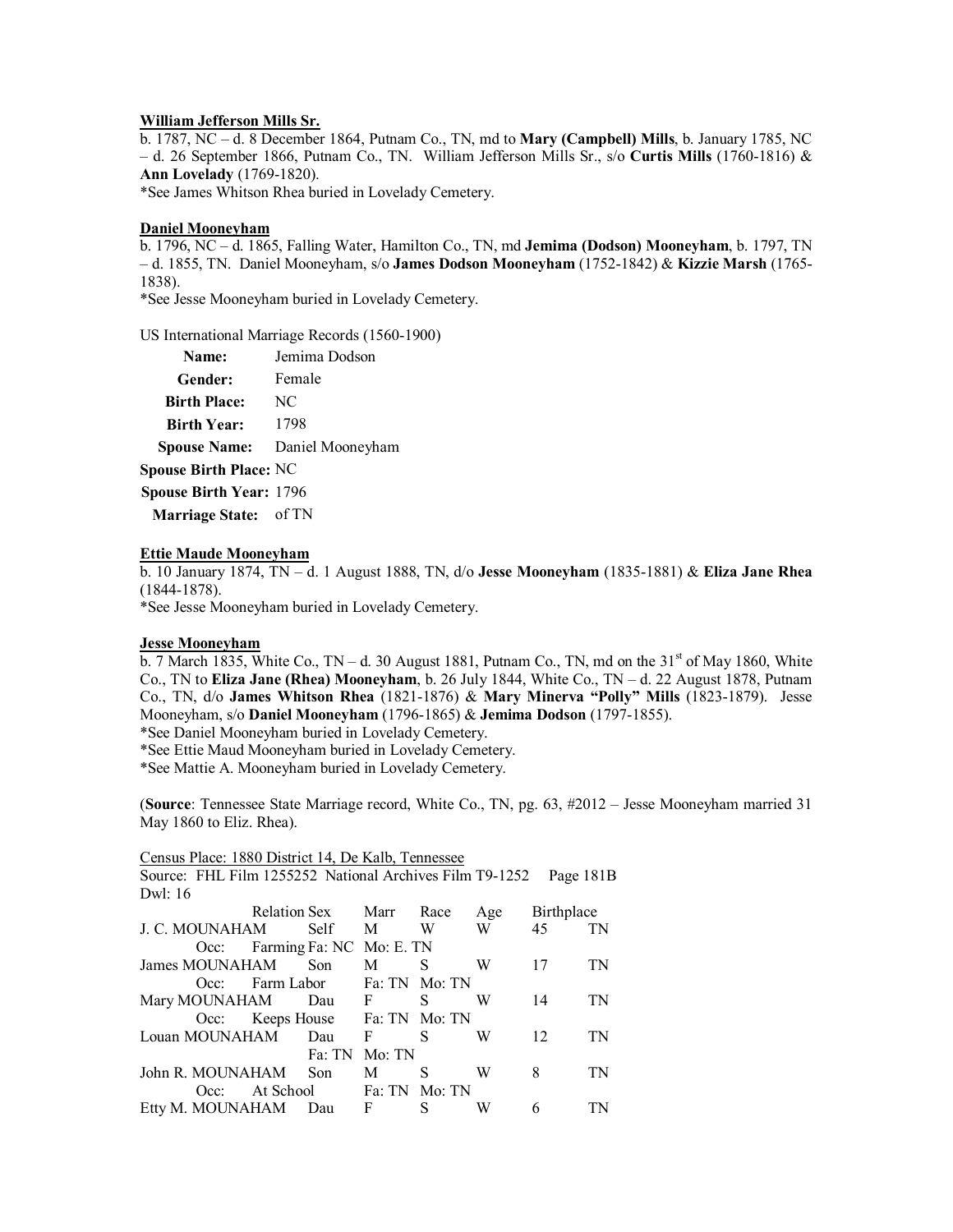Occ: At School Fa: TN Mo: TN

#### **Mattie A. Mooneyham**

b. 9 September 1876, TN – d. 23 June 1878, TN, **Jesse Mooneyham** (1835-1881) & **Eliza Jane Rhea** (1844-1878).

\*See Jesse Mooneyham buried in Lovelady Cemetery.

#### **James M. "J. M." Nickles**

b. 29 June 1838, Boone Co., MO – d. 26 December 1925, Putnam Co., TN, md **Synthia Minervia (Farris) Nickles**, b. 12 August 1840, White Co., TN – d. 20 September 1920, Putnam Co., TN, d/o **Joseph Dowis Farris Sr.** (1808-1866) & **Margaret "Maggie" Mills** (1801-1897). Joseph Dowis Farris Sr. is buried in Farris Cemetery, Walden, Whitley Co., KY. James M. "J. M." Nickles, s/o **Sidney S. Nickles/Nichols** (1813-1867) & **Sarah Grant** (1816-1859), both buried in Beckett Cemetery, Linneus, Linn Co., MO. \*See Thomas Presley "T. P." Nickles buried in Lovelady Cemetery.

#### **Norman Nickels**

b. 17 June 1892 – d. 17 May 1894, s/o **T.P. Nickles** (1861-1921) & **Margaret "Mag" Farris** (1870-1947). \*See Thomas Presley "T. P." Nickles buried in Lovelady Cemetery.

### **Thomas Presley "T. P." Nickles**

b. 18 January 1861, Putnam Co., TN – d. 23 April 1921, Putnam Co., TN, md **Margaret "Mag" (Farris) Nickles**, b. 22 January 1870, Putnam Co., TN – d. 7 September 1947, Putnam Co., TN, d/o **John Farris** (1828-1914) & **Mary Jane Whitson** (1830-1915). Thomas Presley "T. P." Nickles, s/o **James M. "J. M." Nickles** (1838-1925) & **Synthia Minervia Farris** (1840-1920).

\*See John Farris Obt.

\*See James M. "J. M." Nickles buried in Lovelady Cemetery.

#### **Avo Polson**

b. 31 March 1894 – d. 16 January 1895.

#### **Henry Polson**

b. 1835 – d. 1905

#### **Saley A. Polson**

b. 24 June 1835 – d. 21 April 1876, TN.

#### **Frank C. Polston**

b. 11 May 1898 – d. 11 June 1899.

#### **Mattie Polston**

b. 2 October 1882 – d. 16 January 1897.

#### **Shadrach Price**

b. 1 May 1791, NC – d. 16 May 1852, TN, md **Sarah A. "S.A.H." (Hughes) Price**, b. abt. 1798, Woodleaf, Rowan Co., NC – d. 5 July 1826, White Co., TN. Shadrach Price, s/o **Thomas Price Jr.** (1766- 1827) & **Margaret Robinson** (1768-1845). Thomas Price Jr. is buried in Doub Family Cemetery, Wake Co., NC.

#### **T. G. Price**

b. unknown – d. 1 April 1842.

#### **Amos Rhea**

b. 16 December 1859, TN – d. unknown, s/o **ames Whitson Rhea** (1821-1876) & **Mary Minerva Mills** (1823-1879).

\*See James Whitson Rhea buried in Lovelady Cemetery.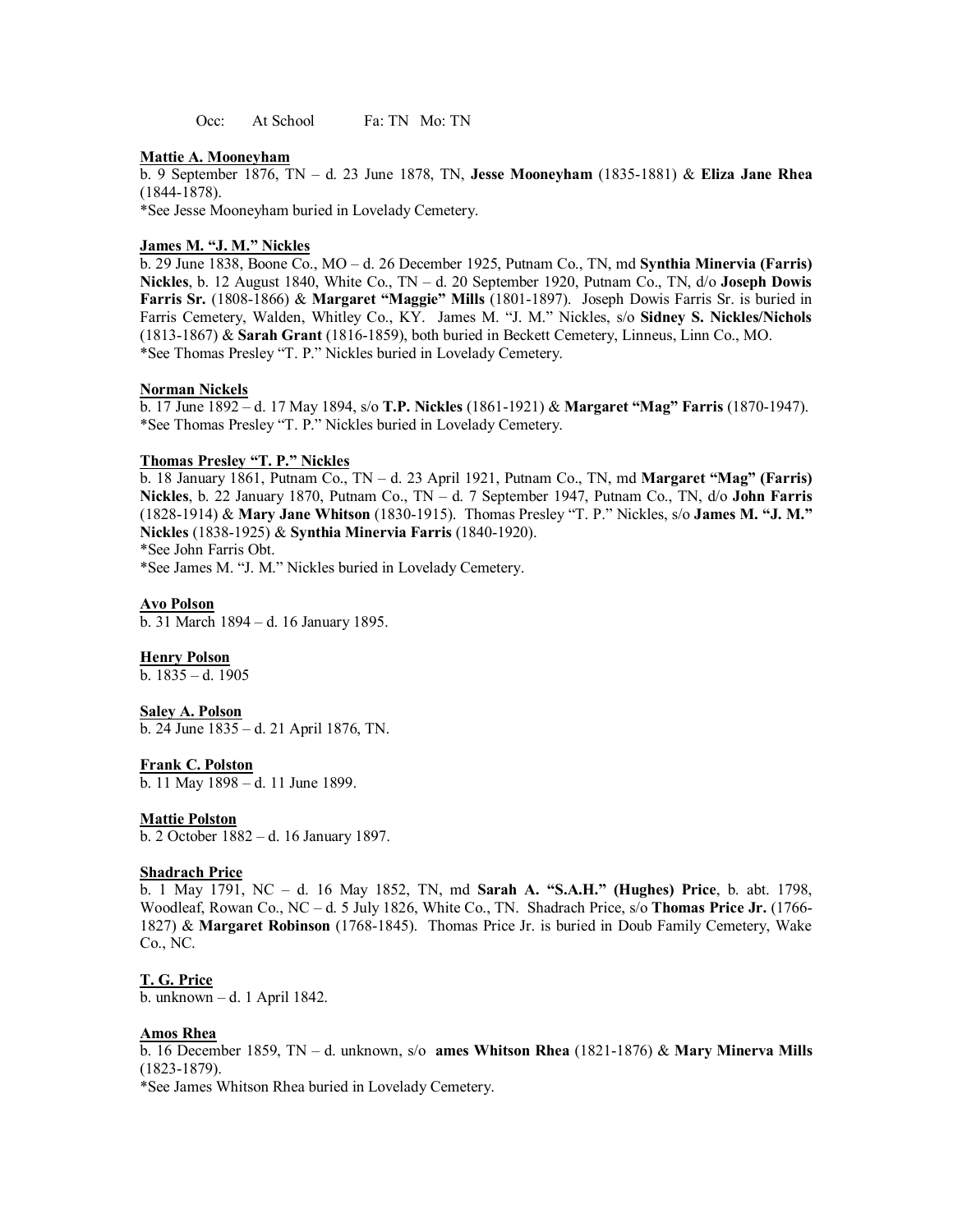#### **James R. Rhea**

b. 16 December 1859, TN – d. 19 August 1865, s/o **James Whitson Rhea** (1821-1876) & **Mary Minerva Mills** (1823-1879). \*See James Whitson Rhea buried in Lovelady Cemetery.

# **James Whitson Rhea**

b. 18 December 1821, Putnam Co., TN – d. 23 December 1876, Putnam Co., TN, md **Mary Minerva (Mills) Rhea**, b. 11 January 1823, Putnam Co., TN – d. 31 March 1879, Putnam Co., TN, d/o **William Jefferson Mills** (1787-1864) & **Mary Campbell** (1785-1866). James Whitson Rhea, s/o **William Pryor Rhea** (1792-1856) & **Mary Ann Whitson** (1798-1854), both buried in Rhea Cemetery, Putnam Co., TN. \*See William Jefferson Mills buried in Lovelady Cemetery.

\*See James R. Rhea buried in Lovelady Cemetery.

Middle name proved to be Whitson: When his son Sidney Stanton Rhea died in 1922 in Hale Co, Texas- his sister Lou Anne Rhea Bryan helped filled out his death certificate--she gave their father's name as James Whitson Rhea. Findagrave.

#### **William C. Rhea**

b. 1 July 1847 – d. 28 June 1875 s/o **James Whitson Rhea** (1821-1876) & **Mary Minerva Mills** (1823- 1879).

\*See James Whitson Rhea buried in Lovelady Cemetery.

William C. Rhea was the son of James Whitson Rhea and Mary Minerva Mills also known as Polly. Willam C. died unmarried at 28 years. He was the brother of John Byrd Rhea, Sidney Stanton Rhea, Lu Ann Rhea Bryan, and the twins Amos and James R. Rhea who are buried near him. John Byrd stayed in White Co, Tn and raised a large family but Lu Ann and Oscar Bryan and Sidney Stanton moved to Hale Co., Texas and raised their families in Plainview, Texas. M M Ennis granddaughter of Myrtle Rhea Broyles. Findagrave.

#### **Jacob Starnes Sherrell**

b. 28 October 1819, Coffee Co., TN – d. 26 April 1886, Putnam Co., TN, md **Sarah Ann (Adcock) Sherrell**, b. 1817, TN – d. 19 October 1883, Putnam Co., TN. Jacob Starnes Sherrell, s/o **John B. Sherrell** (1785-1852) & **Mary "Polly" Starnes** (1784-1865).

#### **Margaret E. (Sherrell) Slagle**

b. 26 February 1856 – d. 5 December 1879, Putnam Co., TN, md **John Fredrick Slagle**, b. 26 February 1851, Kingsport, Sullivan Co., TN – d. 11 January 1930, Putnam Co., TN, s/o **William Harvey "W.H." Slagle** (1828-1911) & **Eliza Jane Marion** (1834-1923).

\*See John Fredrick Slagle Obt. buried in Cookeville City Cemetery, Cookeville, Putnam Co., TN. \*See William Harvey "W.H." Slagle buried in Lovelady Cemetery.

# **William Harvey "W. H." Slagle Obt.**

b. 19 October 1828, Sullivan Co., TN – d. 4 March 1911, Putnam Co., TN, md **Eliza Jane (Marion) Slagle**, b. 1834, TN – d. 1923, Putnam Co., TN, d/o **John Marion** & **Lydia Louisa Hicks**. William Harvey "W. H." Slagle, s/o **Frederick Slagle** (1808-1885) & **Martha Ann Palmer** (1809-1885). \*See Margaret E. (Sherrell) Slagle buried in Lovelady Cemetery.

\*See Dolphus Anderson Wiggins buried in Lovelady Cemetery.

SLAGLE, WM. H.: Wm. H. Slagle died at his home a few miles south of Cookeville last Saturday, March 4, 1911, aged about 83 years. He was buried at Lovelady Sunday evening. He was the father of John Slagle of this city. [Date 3/9/1911, Vol. IX, No. 10, Page 5] The Putnam County Herald.

# **Rosa "Rozy" (Bohannon) Sliger**

b.. 23 December 1851, White Co., TN – d. 26 September 1869, Putnam Co., TN, md on the  $10<sup>th</sup>$  of December 1868, Putnam Co., TN to **John W. Sliger**, b. 11 May 1847, Washington Co., TN – d. 23 May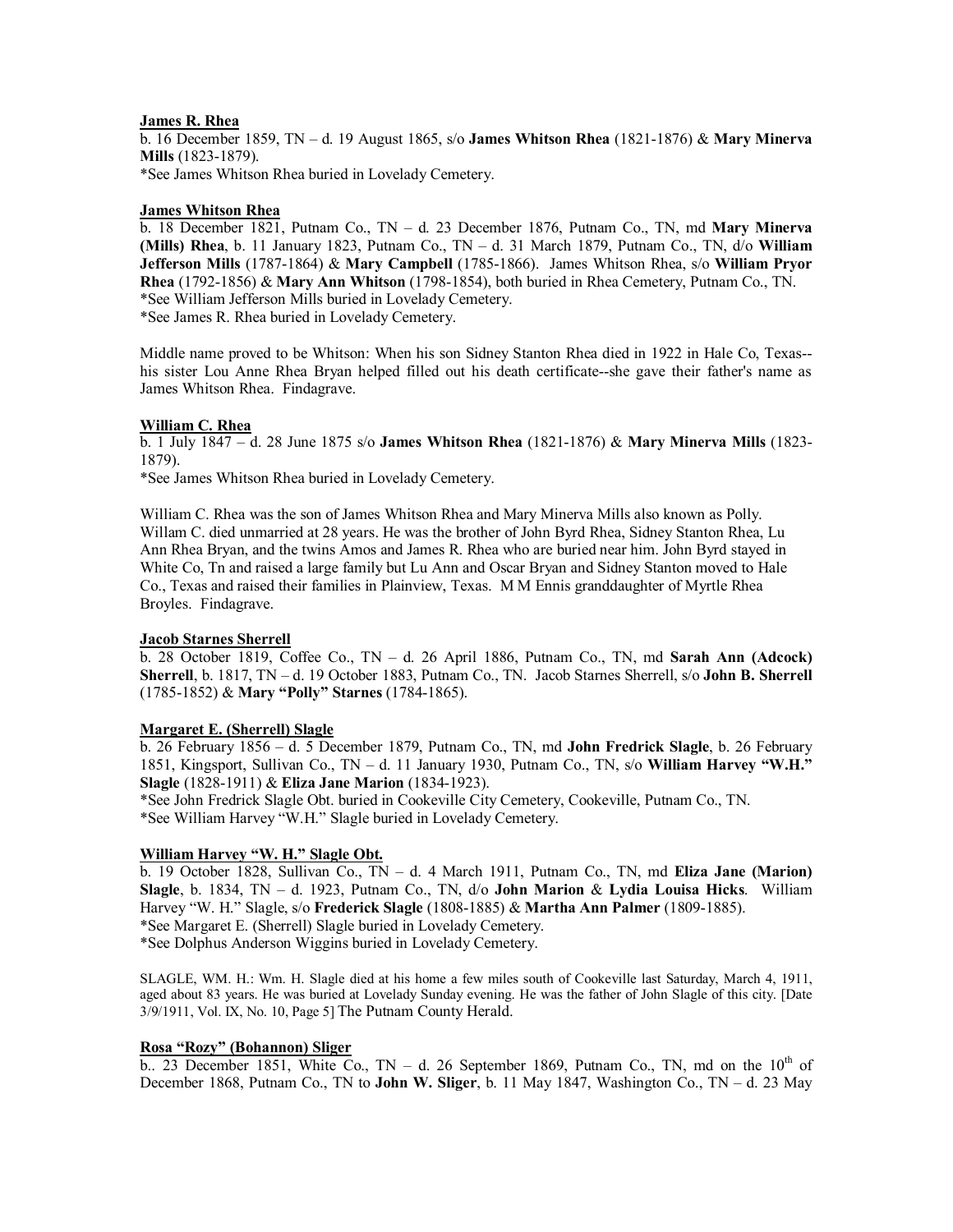1936, Scott Co., MO, s/o **Adam Sliger** & **Elizabeth E. Miller**. John W. Sliger also md **Sallie (Hamilton) Sliger** (1847-1931), both buried in Sikeston City Cemetery, Sikeston, Scott Co., TN.

ROSA "ROZY"3 BOHANNON (LEWIS2, WILLIAM1) was born December 23, 1851 in White Co., Tennessee, and died September 26, 1869 in Putnam Co., Tennessee. She married JOHN W. SLIGER December 10, 1868 in Putnam Co., Tennessee, son of ADAM SLIGER and ELIZABETH MILLER. He was born May 1847 in Washington Co., Tennessee, and died May 23, 1936 in Sikeston, Scott Co., Missouri.

Rosa died in childbirth. She was affectionally known as Rozy. Catherine (Henry) Bohannon Mansell buried two husbands and two of her three children. Catherine brought up her baby grandson Lewis A. Sliger. Rosa and Catherine are buried beside each other.

John W. Sliger was born 11 May 1847 in Washington County Tennessee. He was the second of eleven children of Adam Sliger and Elizabeth E. Miller. John's early years were spent in Washington Co., sometime after the Civil War he came with his family to Putnam Co. Tennessee. John was married to Rosa Bohannon on 10 December 1868 in Putnam Co. Rosa was born 25 December 1851, she was the daughter of Lewis Bohannon Sr. and Catherine "Kate" Henry.

#### **Elizabeth Wallace**

b. unknown – d. 20 August 1843, md **H. W. Wallace**.

#### **Jane Catherine (Breeding) Williams Watson**

b. 23 November 1855, Jackson Co., TN – d. 6 November 1931, Putnam Co., TN, md on the  $16<sup>th</sup>$  of August 1921, Putnam Co., TN to **Jackson Randolph "Dolphus" Watson**, b. 9 May 1840, Fentress Co., TN – d. 11 June 1927, Oneida, Scott Co., TN, s/o **Thomas Townsend Watson** (1805-1890) & **Sabra Jane Bennett** (1816-1890), both buried in Dry Valley Cemetery, Monterey, Putnam Co., TN. Jackson Randolph Watson is buried in Cookeville City Cemetery, Cookeville, Putnam Co., TN. Jane Catherine (Breeding) Williams Watson was the widow of **John Williams**. Jane Catherine (Breeding) Williams Watson, d/o **Joseph Breeding** (1822-1897) & **Sarah Whitson** (1828-1909).

\*See Joseph Breeding buried in Lovelady Cemetery.

\*See Jackson Randolph "Dolphus" Watson buried in Cookeville City Cemetery, Cookeville, Putnam Co., TN.

#### **Dolphus Anderson Wiggins**

 $\overline{b}$ . 23 October 1859 – d. 25 December 1929, md on the 19<sup>th</sup> of August 1880, Putnam Co., TN to **Elizabeth Van (Slagle) Wiggins**, b. 23 February 1861, TN – d. 14 February 1944, d/o **William Harvey "W. H." Slagle** (1828-1911) & **Eliza Jane Marion** (1834-1923). Dolphus Anderson Wiggins, s/o Joseph R. Wiggins (1831-1880) & Malinda Marlow (1834-1928). Masonic symbol and Order of the Eastern Star on tombstone.

\*See William Harvey "W. H." Slagle Obt.

\*See Johnnie F. Wiggins buried in Lovelady Cemetery.

(**Source**: Tennessee State Marriage record, Putnam Co., TN, pg. 240 – Dolphus Wiggins married 19 August 1880, Putnam Co., TN to Van Slagle)

#### **Ellie V. Wiggins**

b. 25 October 1902 – d. 13 May 1908.

#### **Johnnie F. Wiggins**

b. 14 January 1889 – d. 20 September 1901, s/o **Dolphus Anderson Wiggins** (1859-1929) & **Elizabeth Van Slagle** (1861-1944). \*See Dolphus Anderson Wiggins buried in Lovelady Cemetery.

#### **Elizabeth (Crook) Yount**